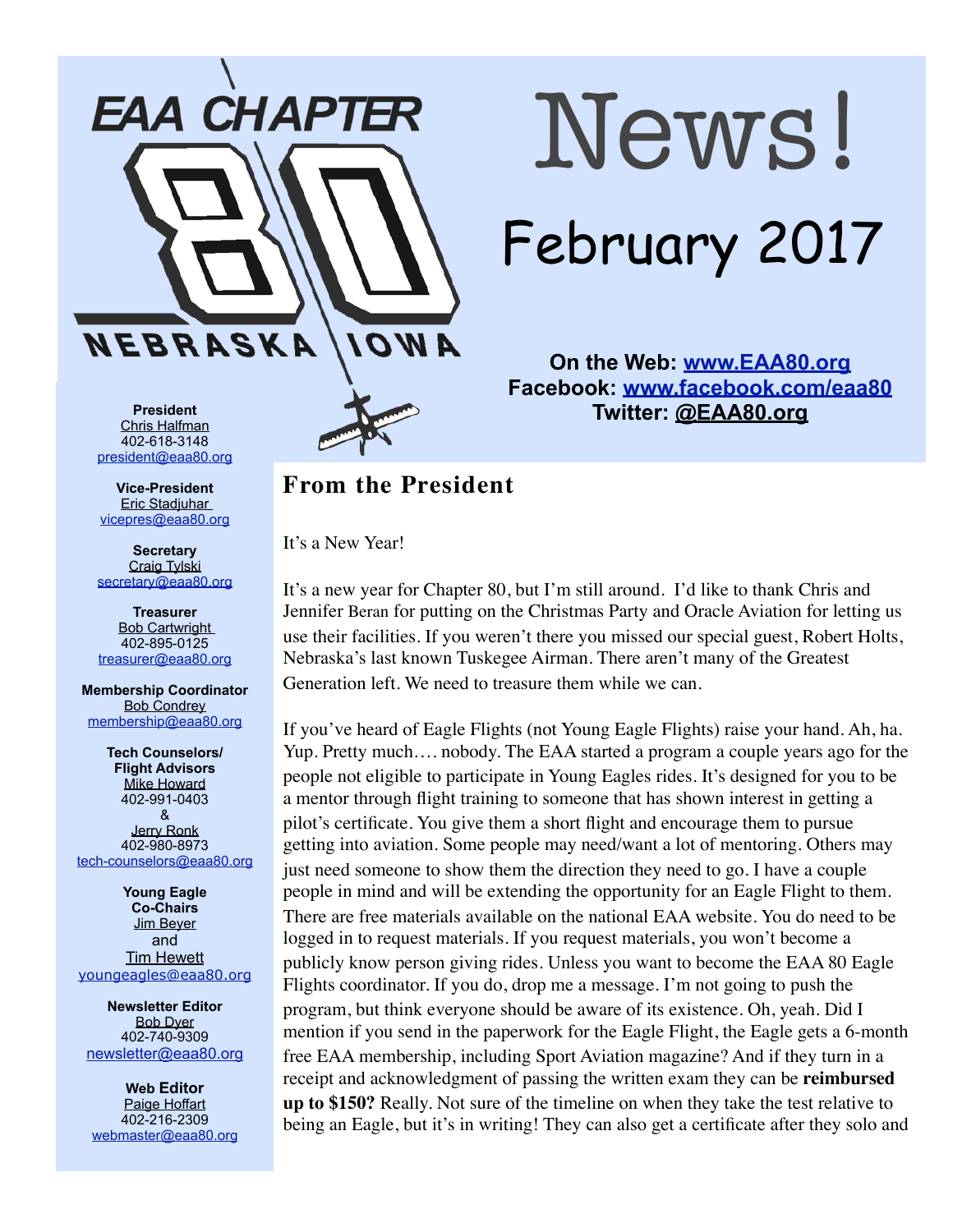a wood plaque with their name and certificate number after they get their certificate. For free! I have a couple of suggestions if you do happen to extend an Eagle Flight to someone. This comes from a guy that did not grow up around aviation. I would have never come down to Oracle to sit in the parking lot and watch planes takeoff and land. The airport always seemed like a place you weren't supposed to go unless you had a reason to be there. Reasons were limited to fly in an airplane and maybe delivering the mail!

1) Let the Eagle know they can come down and watch planes in the parking lot. It's a public area.

2) Probably the most important, take them into Oracle and see if there are any CFIs or other employees around to chat with. If the employees are tending to customers on the ramp and not in the office, give them a quick walk-through. At least it will familiarize them with what's there so they know they can come back again. Not only would I have not come down to the parking lot, I would have never, ever, ever stepped foot in the FBO. Ever. That's definitely a place you didn't belong unless you were flying or delivering mail. Or so I thought.

3) Encourage them to attend an EAA 80 meeting. They probably aren't building a plane if you are giving them an Eagle ride, but they can join in some hangar talk and get familiar with the local aviation community.

Did I mention the Eagle is eligible for reimbursement up to \$150 for the written exam?

See you February 13!

Chris Halfman

## **January Meeting Minutes**

The January chapter meeting was held on January 9th at Oracle Aviation in Millard. The meeting was called to order at 7 PM by President Chris Halfman. Several guests were introduced and welcomed. Bud announced his Newport 428 project at 85% done, motor installed, and expects to cover it when it warms up. Expecting to fly this spring. He transferred from EAA Chap 186. Glenn Weaver is a CFI at KCFB. Investigating what the EAA is all about. A third guest said he flew on the Ford Tri-Motor last year. Loves aviation, and wanted to check us out. Meeting Minutes: The minutes of the November 2016 meeting were approved as published in the newsletter (there was no meeting in December due to the Christmas party).

Treasurer's Report: Bob Cartwright reported a "flush" overall current balance of \$14,889.35. Balance does not include the Christmas party expenses (food, tables, and alcohol expenses). Treasurer's report was approved by motion. Per last year's agreement, any expenses over \$1000 needs membership approval. A motion to pay Chris Beran \$1,869.60 for the Christmas party related expenses was approved. After this payment Bob reported we will be \$780.60 in the red for the party. There was a discussion as to how to reduce the Christmas party losses (raise price, reduce expenses), but no specific decisions made. Some chapter out-of-pocket expense to host the party was considered acceptable.

Membership: Bob Condrey reported that the previously reported membership of 122 is likely higher due to members not on the sign-in list but in the database. The new number is more like 135 members. The 2017 dues are due. Write a check and mail it, or pay at the next meeting. Cash acceptable. 2017 Application Forms for data base members was handed out. These need to be checked for accuracy, marked up and mailed to Bob with the dues; or, brought in next time with the payment. A voice vote was made to approve paying up to four years dues in advance.

Tech Counselor: Mike Howard was not present. Jerry Ronk had nothing to report.

**Young Eagles:** Jim Beyer (Tim Hewett), proposed four dates (potentially five) to fly YE's this year. Thanks to all that flew or helped on the ground crewing last year. Last year we flew two events. For 2017 two dates are proposed in the spring, two dates in the fall, plus (a fifth) the international YE Day,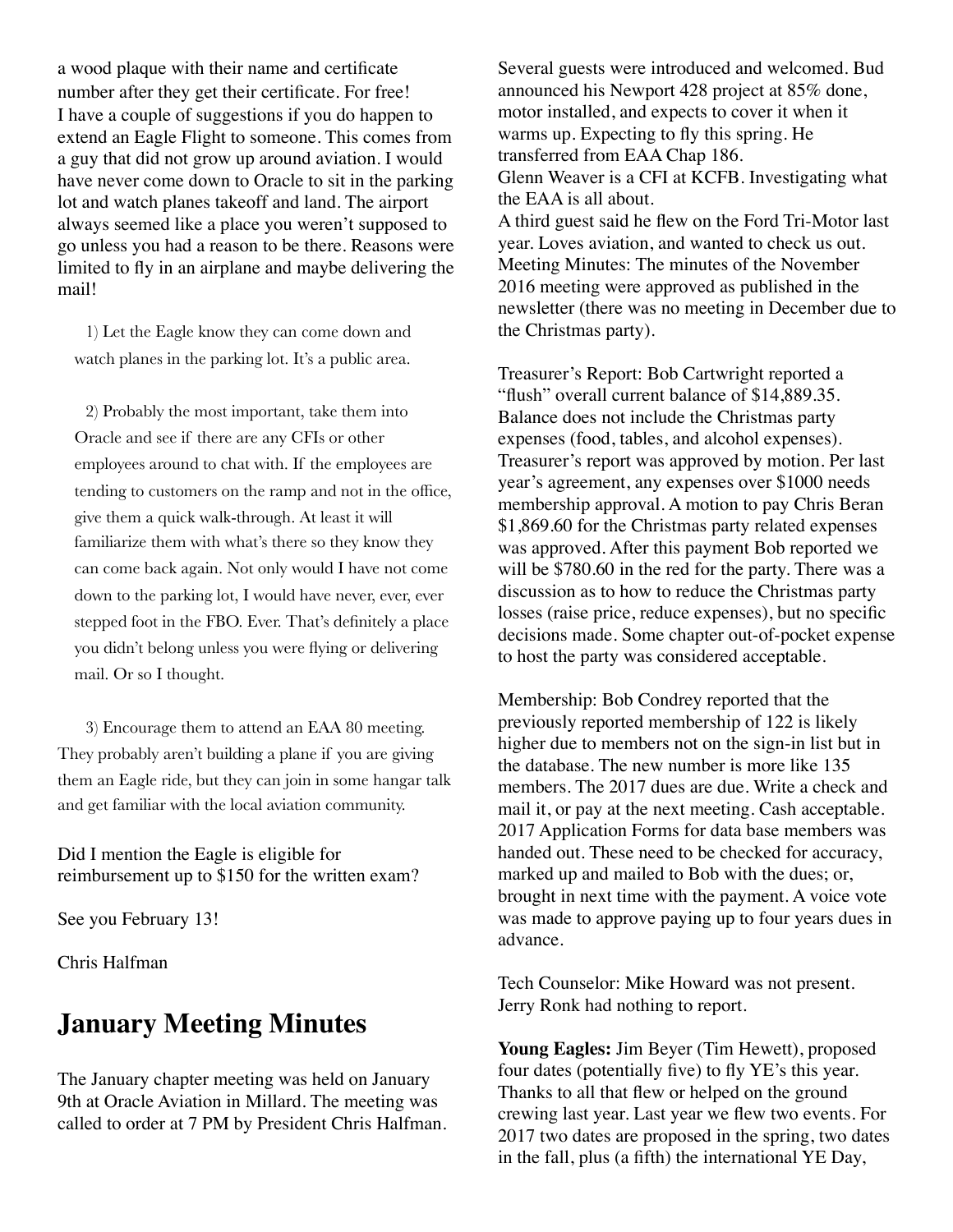June 10th, in the summer. The 25 in 25 program was explained. This is the YE 25th anniversary, and any pilot that flies 25 young eagles this year is eligible for a pin. A fifth YE date may help some pilots achieve this goal and get a pin. Tommy Ostlund reported that Lightspeed Headsets donates each quarter a noise cancelling headset to one of the YE pilots (pilot is eligible for a drawing if he flies at least one YE that quarter). Tommy won a headset last year, worth approximately \$800+. It was agreed by motion to go with these five dates this year. Lincoln UNL graduation date is May 6th. Sept 10th is Plattsmouth Harvest Days and is done on Sunday (vs Saturdays for the others). An \$88.19 reimbursement was paid for YE expenses last year. A reminder than anyone who incurs direct YE expenses should submit for reimbursement.

**Tools:** Jerry Ronk reported that no tools are being used, all tools accounted for.

**Builder Reports:** Jerry Ronk reported on his Sonerai project. Previously he had cut the back off his fuselage. Passer-bys who looked at his aircraft wondered why he had stopped there!

**Builders Meeting:** Too cold, await warmer weather.

**Fly-outs:** Last fly-out was to Hastings on December 4th with six aircraft. Great weather for December. Excellent lunch at Napoli's Italian restaurant. No future trips scheduled at this time.

**Social Coordinator:** Christmas party was a success. Mr. Holts from the Tuskegee Airman attended. Inputs for future Christmas parties appreciated.

**Old Business:** 1) No notable progress on the scholarship award program. 2) Discussion on purchasing a cable tension meter (previously approved) during the last board meeting. Jerry and Mike need to discuss what size tension meter to obtain. 3) Eric Stadjuhar discussed his assessment of the trailer mods required – which were approved a year ago. His inspection revealed that the axles are not bent, and the tires are not wearing. There was a discussion on installing heavier duty axles and the costs in dollars and hours. It was also discussed to load an aircraft on the trailer and see if the existing axles are adequate. 4) Tommy Ostlund reported that he is working on the Ford Tri-Motor sponsorship for

this year (either Baxter or Woodhouse), and that if he gets a major sponsor Mike Howard agreed to be the Chairman. Oracle Aviation has agreed to provide shelter and fuel. Mobility Motoring agreed to provide the crew car. Motel arrangements are in work. Last year on Sunday a record 23 flights were flown. We flew more Tri-Motor flights out of Millard last year than they have flown at Oshkosh on any one day. This year the plane is scheduled to be here June 22-26. Due to the large effort this involves, we may take a year or two off after this one.

**New Business:** 1) Chris Halfman discussed the EAA Eagle Flights program in some detail. Similar to the YE program but geared for those 18 and older. Information is on the EAA website for those interested in doing this on an individual basis for someone they know is interested in flying. Packages from national can be obtained that includes a logbook, certificate for solo, reimbursement up to \$150 for the written exam, and 6 months free EAA membership - which includes the Sport Aviation magazine. Take them for a ride, be a mentor, and see where it goes from there. 2) Chris has not investigated going from a  $501(c)7$  to a  $501(c)3$ , but there was discussion on the matter. The noted advantage of the 501(c)3 was that this status would allow someone to donate to the chapter and be able to take a tax deduction for it. This could potentially lead to larger donations to the chapter, which would be advantageous if we decided to have bigger long term chapter goals and ambitions (hangar, aircraft project, etc). We currently are a non-profit and do not pay taxes because we take in less than \$50,000 per year and do not make a profit. Setting up a 501(c)3 would take a fair amount of effort, about \$400 to register, but then fairly easy to maintain afterwards. Chris will continue to look into this. 3) Chapter tools are listed on the chapter website. If a member sees a need, they should bring it up for potential purchase. Currently very few tools are used. Tom Wieduwilt (TW) discussed the chapter's small sheet metal break that has the wrong radius for aluminum. The use of radius boots was discussed. 4) A new microphone setup is needed. One option is a better lapel microphone (>\$300), or a corded microphone stand (<\$100). More research will be done to determine cost vs. value and make a motion to vote on next meeting. 5) Need a plan on what to do with our fundraising money. Will discuss next meeting.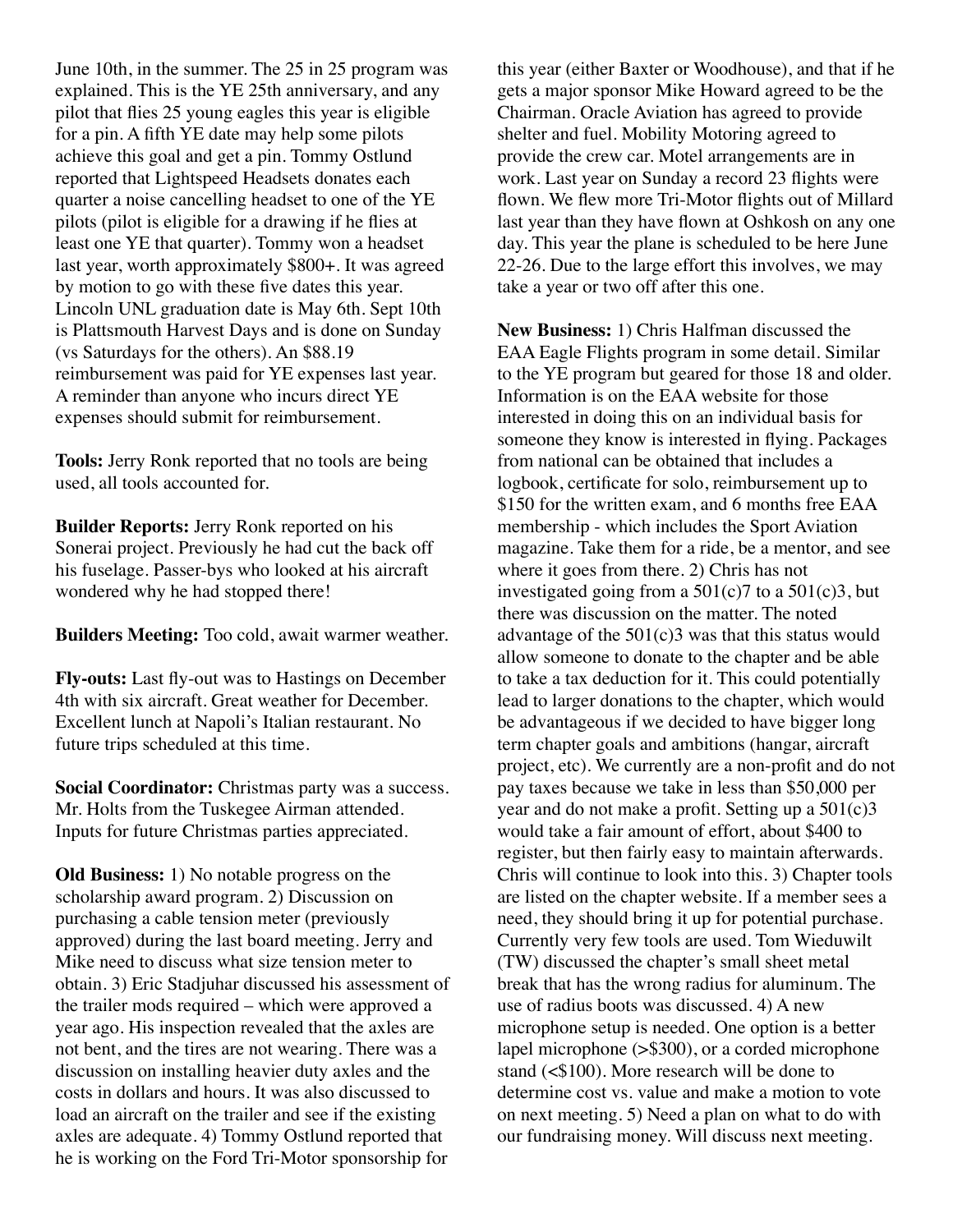**2016 Service Awards:** The following received service awards in appreciation of their efforts supporting this chapter during 2016: Chris Halfman – President Chris Beran – Vice President Bob Cartwright – Treasurer Dale Botkin – Secretary, Newsletter, Web Page Editor Jim Beyer - Membership, Young Eagles Jerry Ronk – Membership, Tools, Tech Counselor Mike Howard – Tech Counselor, Flight Advisor, Ford Tri-Motor Project Mark Parry – Ford Tri-Motor Project Mark Miller – Refreshments Tommy Ostlund - MVP

All those that supported the Tri-Motor flights were also recognized for their efforts.

**Announcements:** 1) Jim Beyer announced that the IMC Club (merged with the EAA) has their monthly

meetings at Oracle Aviation on Thursdays at 7PM. Open to anyone interested in instrument flight / safety. FAA WINGS credit given for attending. Next meeting Jan 12, 2016. EAA national is discussing having a VMC Club as well. 2) Bob Condrey's zip code to mail in the 2017 Application Form / dues should be 68005. 3) Chris Halfman modeled a shirt/ jacket with the EAA Chap 80 logo on it from Lands End. September 2016 newsletter has tutorial on how to do it and save money. One member indicated his wife has a really nice embroidering machine that can make these patches directly on clothing at a fairly low cost.

**Presentation:** Jon Vanderhoof gave an informative presentation on the efforts he expended to purchase a Glasair Super SII with Canadian registration and airworthiness certificate, import the aircraft to the U.S., and then obtain U.S. registration and experimental airworthiness certificate.

|                       |                    |                    | <b>EAA 80 MONTHLY TREASURER REPORT</b> |                  |                        |        |            |
|-----------------------|--------------------|--------------------|----------------------------------------|------------------|------------------------|--------|------------|
|                       |                    |                    |                                        | February 1, 2017 |                        |        |            |
|                       |                    |                    |                                        |                  |                        |        |            |
|                       |                    |                    |                                        |                  |                        |        |            |
| Checking              |                    |                    |                                        |                  |                        |        |            |
| Acct. 310             |                    |                    |                                        |                  | Xmas Prty Final        |        |            |
| Opening Balance       |                    |                    | \$14,889.35                            |                  |                        |        |            |
|                       |                    |                    |                                        |                  | Receipts               |        | \$1,289.00 |
| Receipts              |                    |                    |                                        |                  | Exp                    | Oracle | \$200.00   |
|                       | 1/9/17 Dues Credit | <b>Mark Miller</b> | \$14.45                                |                  | Chris Food, Drnk, Tble |        | 1869.16    |
|                       | 1/9/17 50/50       |                    | \$18.00                                |                  | Net (Loss)             |        | (5780.16)  |
|                       | 1/9/17 Table Rent  | Dale Botkin        | \$40.00                                |                  |                        |        |            |
| 1/9/17 Dues           |                    | Chks               | \$225.00                               |                  |                        |        |            |
|                       |                    | Cash               | \$110.55                               |                  |                        |        |            |
|                       | 1/23/17 YE Refund  |                    | \$88.19                                |                  |                        |        |            |
| <b>Expenses</b>       |                    |                    |                                        |                  |                        |        |            |
|                       | 1/10/17 Xmas Party | Chris Beran        | \$1,869.16                             |                  |                        |        |            |
|                       | 1/10/17 Refresh    | <b>Mark Miller</b> | \$14.45                                |                  |                        |        |            |
|                       |                    |                    |                                        |                  |                        |        |            |
|                       |                    |                    |                                        |                  |                        |        |            |
|                       |                    |                    |                                        |                  |                        |        |            |
|                       |                    |                    |                                        |                  |                        |        |            |
|                       |                    |                    |                                        |                  |                        |        |            |
| <b>Ending Balance</b> |                    |                    | \$13,501.93                            |                  |                        |        |            |

## **Treasurer's report**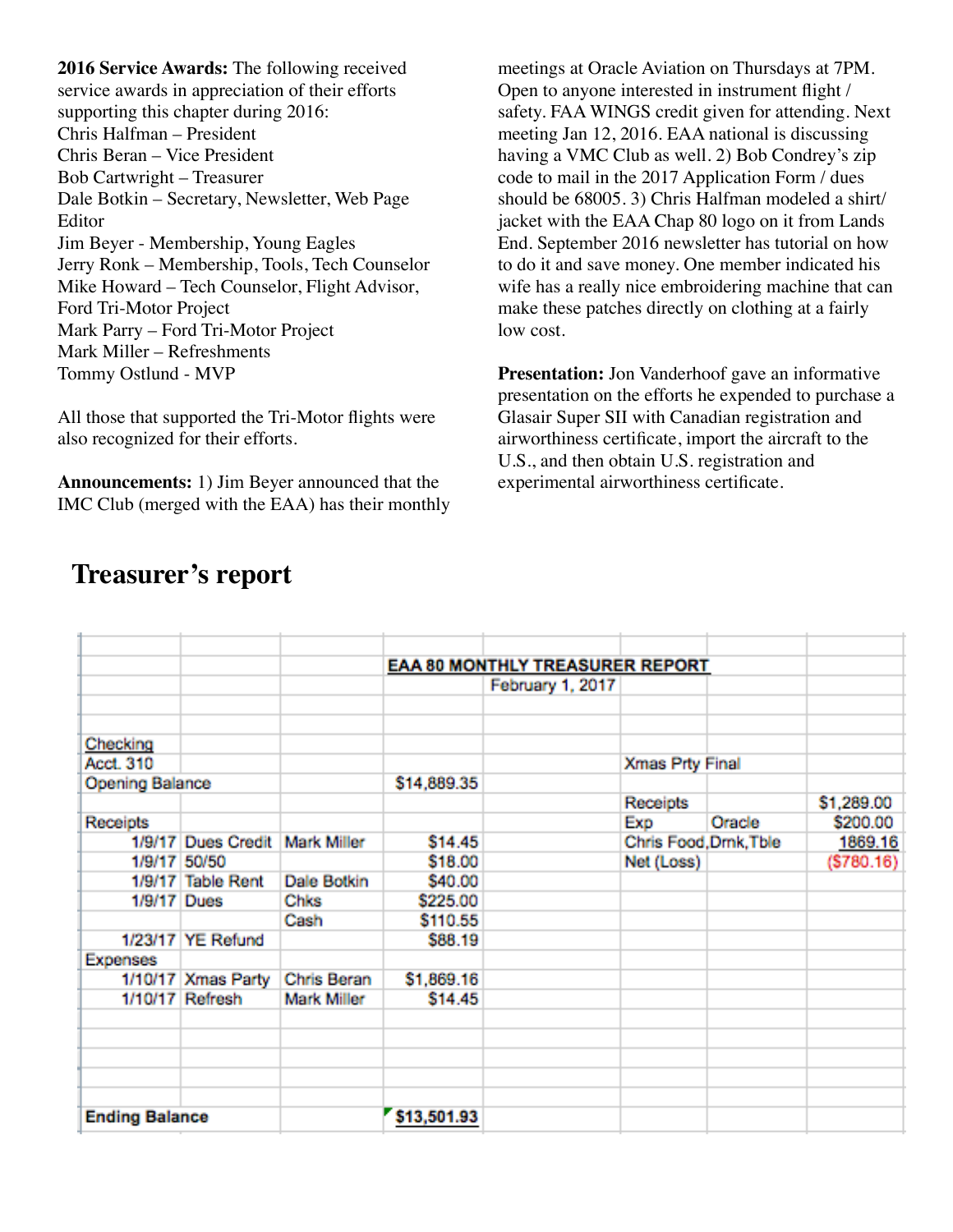## **February Meeting Program**

Bob Alf will be presenting a story about a trip he took to New Mexico a couple summers ago in his Super Cub for the Feb meeting. He will have pics as well.

## **EAA80 Young Eagles Update**

First, thanks to the chapter for voting on five Young Eagle events this year. They are April 8th, May 6th, June 10th in support of International Young Eagles Day, Sep 10th in support of the Plattsmouth Harvest Festival, and Oct 21st. We'll start at 0900 in the cooler months and 0800 in June as to try and avoid the heat and associated bumps. All the events are at Millard except for the September event.

Second, if you would like to be a Young Eagles pilot or ground volunteer, please be sure you log into your HQ EAA website account to accomplish the youth protection training and background check. The training is simple and only takes about 15 minutes; and the background check is minimally painful/ invasive as well.

Third, Young Eagles started in 1992 and thus 2017 is in its 25th year...over two million young Eagles have been flown to date which by my math is 228 kids per day, 365 days a year for 24 years...that's a lot! Also, in celebration of 25 years, if you fly 25 Young Eagles during 2017 you'll receive special recognition at our Christmas party and HQ will send you a pin! Oh and I think you are entered into a contest to win a headset and as Tom O. Can attest to, people do win.

Fourth, if you are not on the EAA80 Young Eagles email distribution list (or don't know if you are) please reply and we'll gladly add you. Don't worry, there aren't a lot of messages.

Finally (I guess this is more than a few words), If you have any questions, comments, problems or concerns, please don't hesitate to reply to this email or call Tim or me. Thanks for your support!

**Fly safe!** Jim

P.S. I hope to have business cards with the dates on them at the Feb 13, 2017 meeting. Thanks for the template Kathy.

## **Upcoming Events**

February 4, 2017 [EAA 1055 Breakfast \(York\)](http://1055.eaachapter.org/) at 8:00 AM February 9, 2017  **IMC Club Meeting** at 7:00 PM February 13, 2017  **[EAA Chapter 80 Meeting](http://www.eaa80.org/chapter-activities/meetings/)** at 7:00 PM February 18, 2017  **[EAA 569 Breakfast \(Crete\)](http://eaa569.org/blog/)** at 8:00 AM March 4, 2017  **[EAA 1055 Breakfast \(York\)](http://1055.eaachapter.org/)** at 8:00 AM March 9, 2017  **IMC Club Meeting** at 7:00 PM March 13, 2017  **[EAA Chapter 80 Meeting](http://www.eaa80.org/chapter-activities/meetings/)** at 7:00 PM March 18, 2017  **[EAA 569 Breakfast \(Crete\)](http://eaa569.org/blog/)** at 8:00 AM April 1, 2017  **[EAA 1055 Breakfast \(York\)](http://1055.eaachapter.org/)** at 8:00 AM April 10, 2017  **[EAA Chapter 80 Meeting](http://www.eaa80.org/chapter-activities/meetings/)** at 7:00 PM April 13, 2017  **IMC Club Meeting** at 7:00 PM April 15, 2017  **[EAA 569 Breakfast \(Crete\)](http://eaa569.org/blog/)** at 8:00 AM

## **Introducing**

#### Greetings,

As the new Newsletter Editor, I will try to keep us informed on both past events and those coming up in the next month. PLEASE let me know if there is ANYTHING that you would like to include. I know that Chapter 80 has an incredible amount of talent and experience among our members, and I look forward to hearing from every one of you who would like to share your stories. I will appreciate feedback negative or positive, especially as I get started here.

Thanks. Bob Dyer

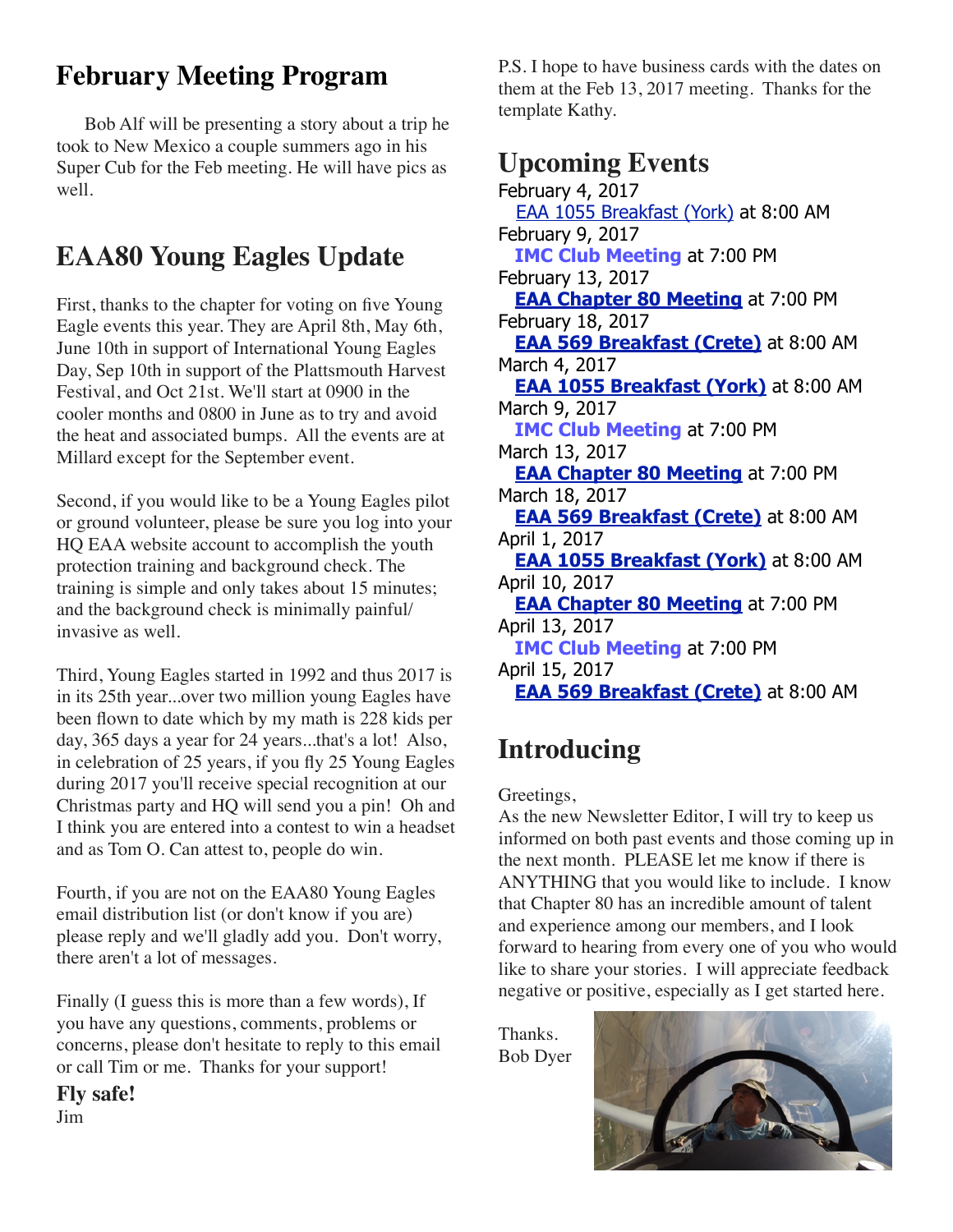

## **Auction -** *A Unique Opportunity*

EAA 80 has two decorative props that are going to be sold to the highest bidder via a sealed bid auction. Bids will be opened at the February 13 general membership meeting at Oracle. The props are available for viewing at Oracle. The props were in the hangar after the meeting. Please contact someone in the front office if you want to take a look at the items.

Rules:

Submit sealed bids to Chris Halfman via snail or email. Snail mail will remain sealed until the meeting. E-mails will be printed and put in an envelope to be opened at the meeting. (I will not be bidding in the auction. -Chris)

Submit only one document: your name, the item specified (metal or wood), and price to the whole dollar. If a bid is desired for each of the items, specify the price for each and if there is a preference of which one is desired if you happen to win both and only want one. One person can win both auctions.



Potential winning ties (similar bids) will be broken by drawing from a hat, drawn by someone that is not in the bidding.

Winner does not need to be at the meeting, but does need to arrange to pay the treasurer and remove the item as reasonably soon as possible, no later than the March general membership meeting. If the deal is not completed prior to the March meeting, the next highest bidder will be awarded the item.